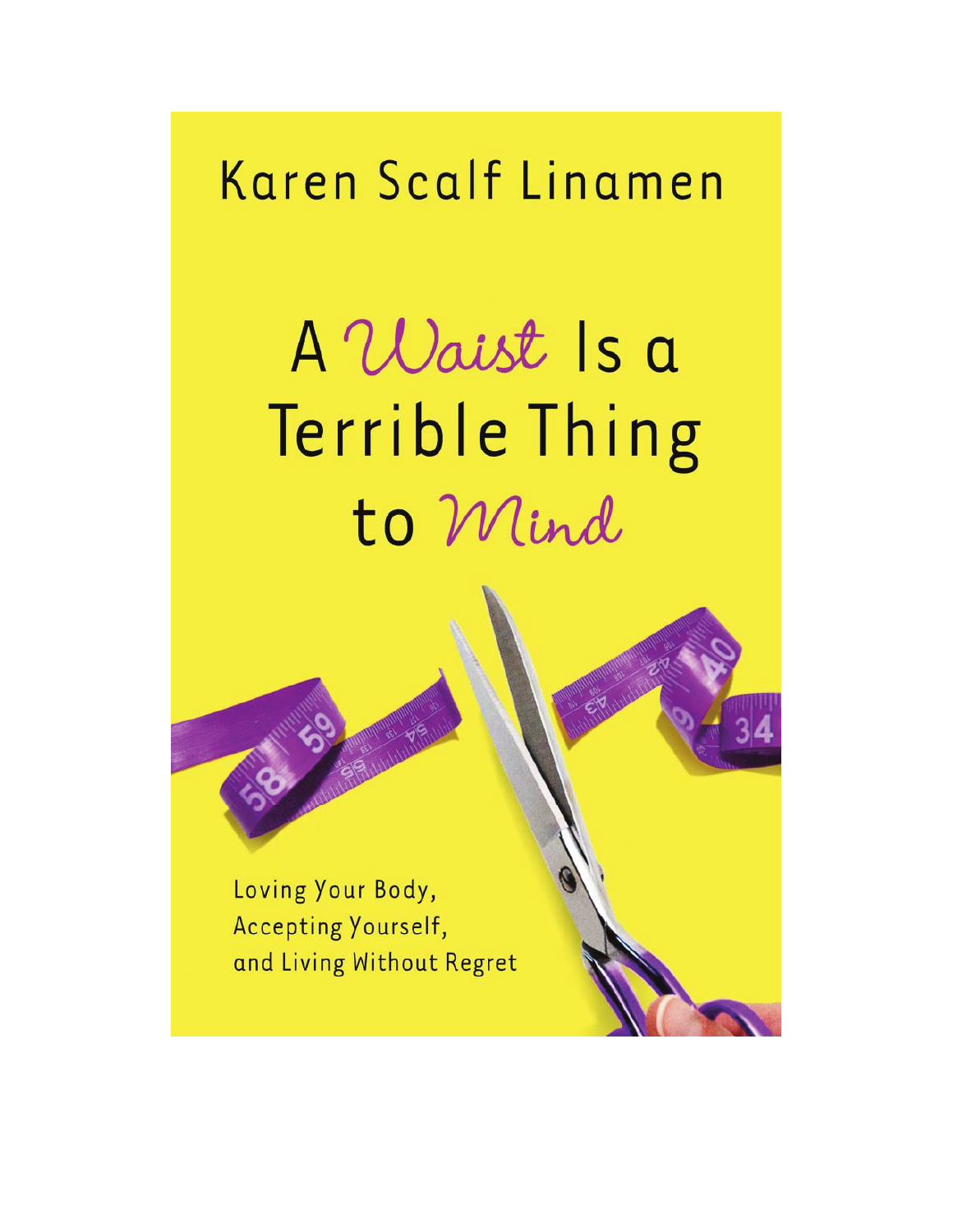Excerpted from **A Waist Is a Terrible Thing to Mind** by Karen Scalf Linamen Copyright © 2010 by Karen Scalf Linamen. Excerpted by permission of WaterBrook Press, a division of Random House, Inc. All rights reserved. No part of this excerpt may be reproduced or reprinted without permission in writing from the publisher.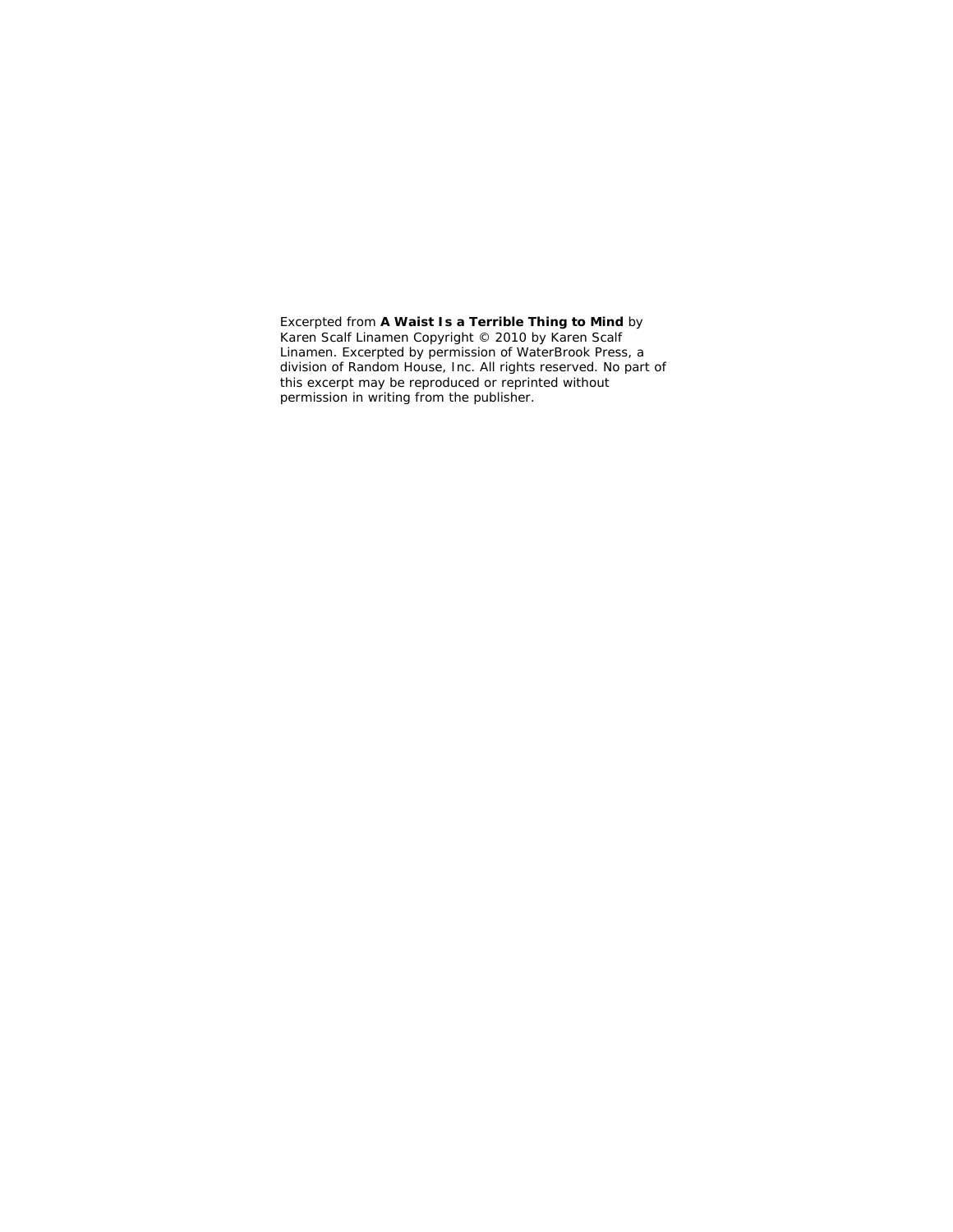A Waist Is a Terrible Thing to Mind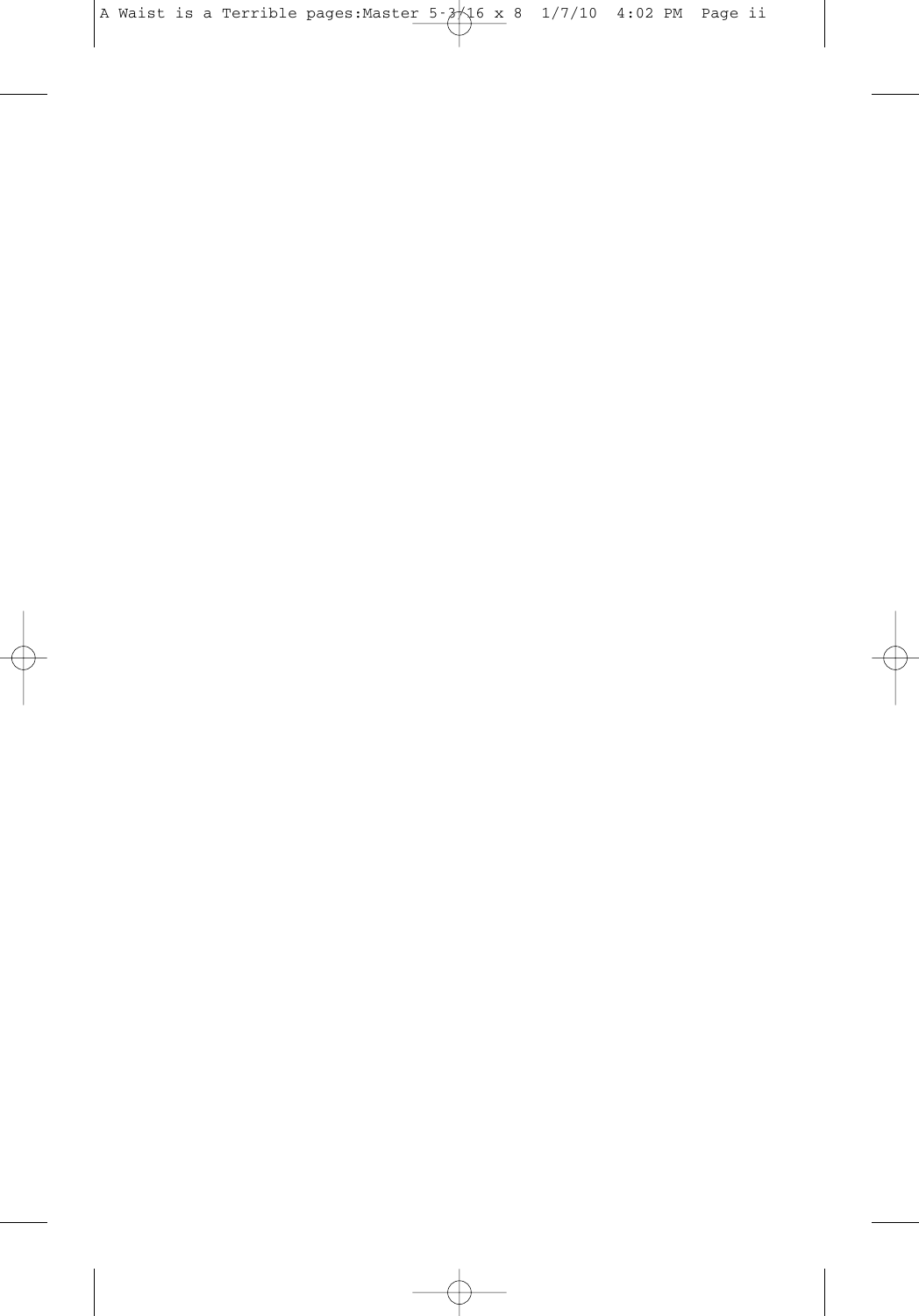## Karen Scalf Linamen

## A Waist Is a Terrible Thing to Mind

Loving Your Body, Accepting Yourself, and Living without Regret

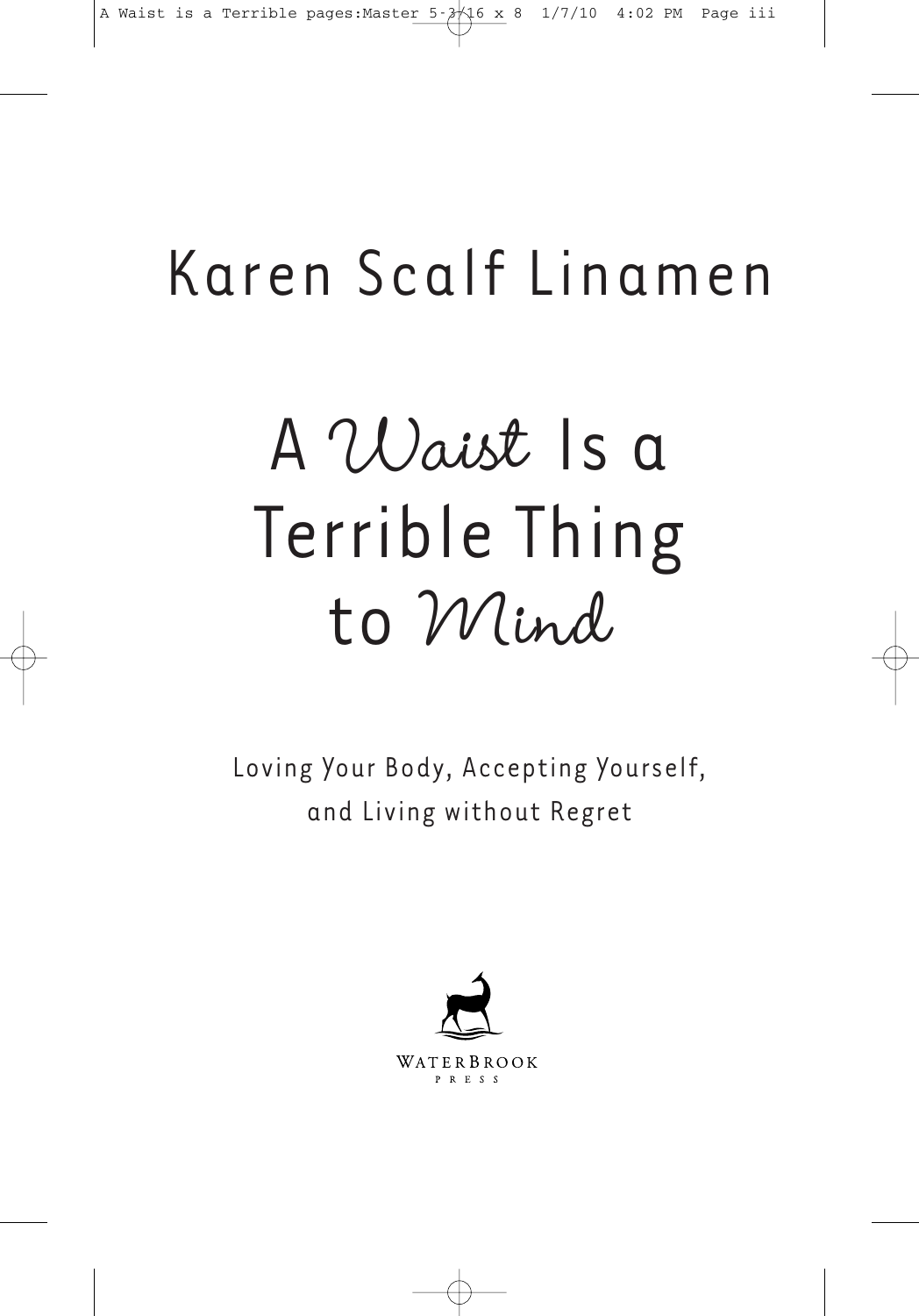A WAIST IS A TERRIBLE THING TO MIND PUBLISHED BY WATERBROOK PRESS 12265 Oracle Boulevard, Suite 200 Colorado Springs, Colorado 80921

This book is not intended as a substitute for the advice and care of your physician, and as with any other fitness, diet, or nutrition plan, you should use proper discretion, in consultation with your physician, in utilizing the information presented. The author and the publisher expressly disclaim responsibility for any adverse effects that may result from the use or application of the information contained in this book.

Scripture quotations are taken from the Holy Bible, New International Version®. NIV®. Copyright © 1973, 1978, 1984 by International Bible Society. Used by permission of Zondervan Publishing House. All rights reserved.

Details in some anecdotes and stories have been changed to protect the identities of the persons involved.

Portions of chapter 14 appeared in a somewhat different version in *Pillow Talk* by Karen Scalf Linamen, copyright © 1996, published by Revell.

ISBN 978-1-4000-7401-3 ISBN 978-0-307-45910-7 (electronic)

Copyright © 2010 by Karen Scalf Linamen

All rights reserved. No part of this book may be reproduced or transmitted in any form or by any means, electronic or mechanical, including photocopying and recording, or by any information storage and retrieval system, without permission in writing from the publisher.

Published in the United States by WaterBrook Multnomah, an imprint of the Crown Publishing Group, a division of Random House Inc., New York.

WATERBROOK and its deer colophon are registered trademarks of Random House Inc.

Library of Congress Cataloging-in-Publication Data

Linamen, Karen Scalf, 1960–

A waist is a terrible thing to mind : loving your body, accepting yourself, and living without regret / Karen Scalf Linamen. — 1st ed.

p. cm.

Includes bibliographical references.

ISBN 978-1-4000-7401-3 — ISBN 978-0-307-45910-7 (electronic)

1. Human body—Religious aspects—Christianity. 2. Health—Religious aspects—Christianity. 3. Beauty, Personal—Religious aspects—Christianity. 4. Christian women—Religious life.

I. Title.

BT741.3.L56 2010 261.5'61—dc22

#### 2009046391

Printed in the United States of America 2010—First Edition

10 9 8 7 6 5 4 3 2 1

SPECIAL SALES

Most WaterBrook Multnomah books are available at special quantity discounts when purchased in bulk by corporations, organizations, and special-interest groups. Custom imprinting or excerpting can also be done to fit special needs. For information, please e-mail SpecialMarkets@WaterBrook Multnomah.com or call 1-800-603-7051.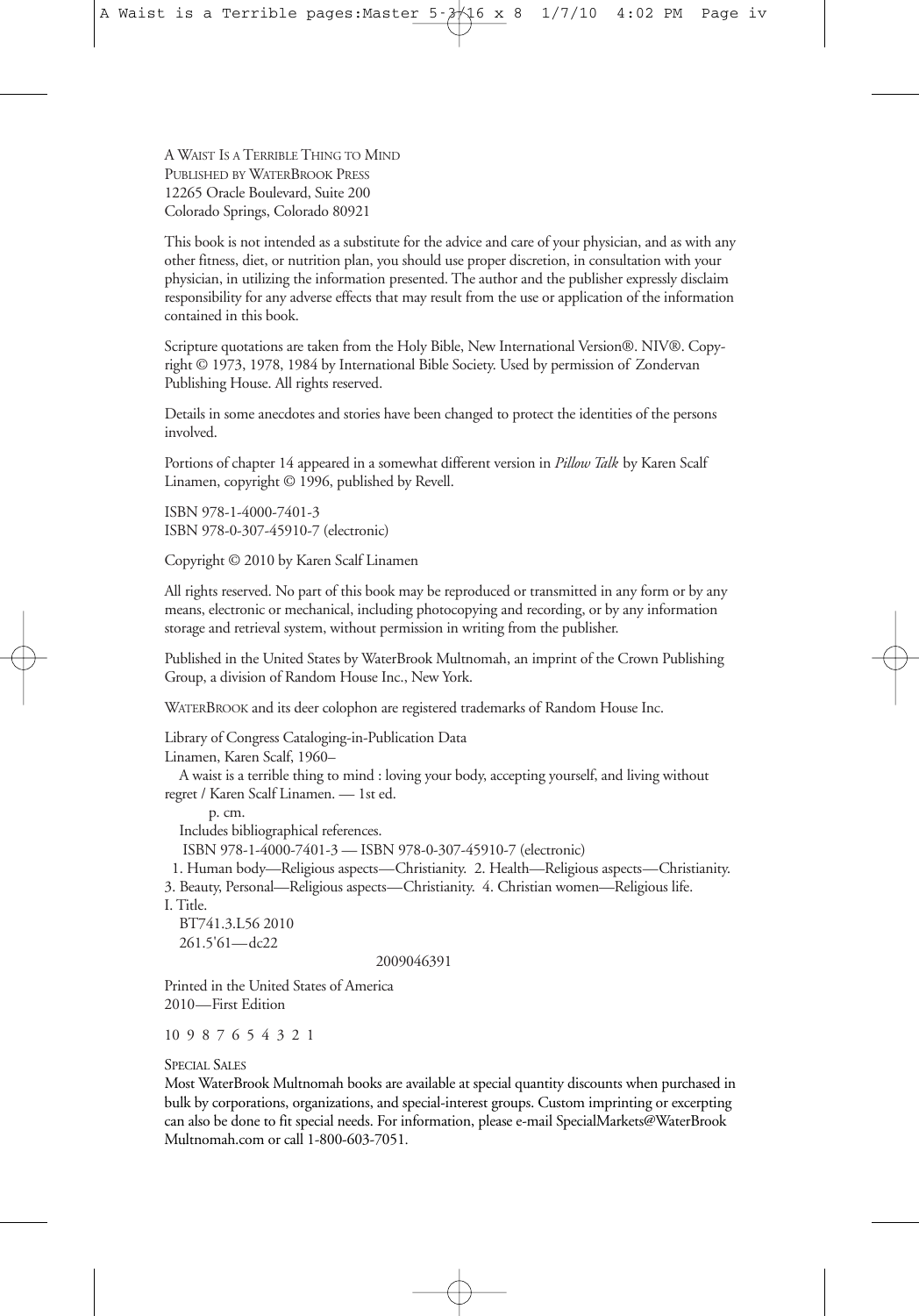*This book is dedicated to you, yes, you, the beautiful woman reading this page.*

 $\frac{25}{205}$ 

*My hope is that this book would become for you—if not a key—at least a compass and that your journey would prove rich and transforming in every way.*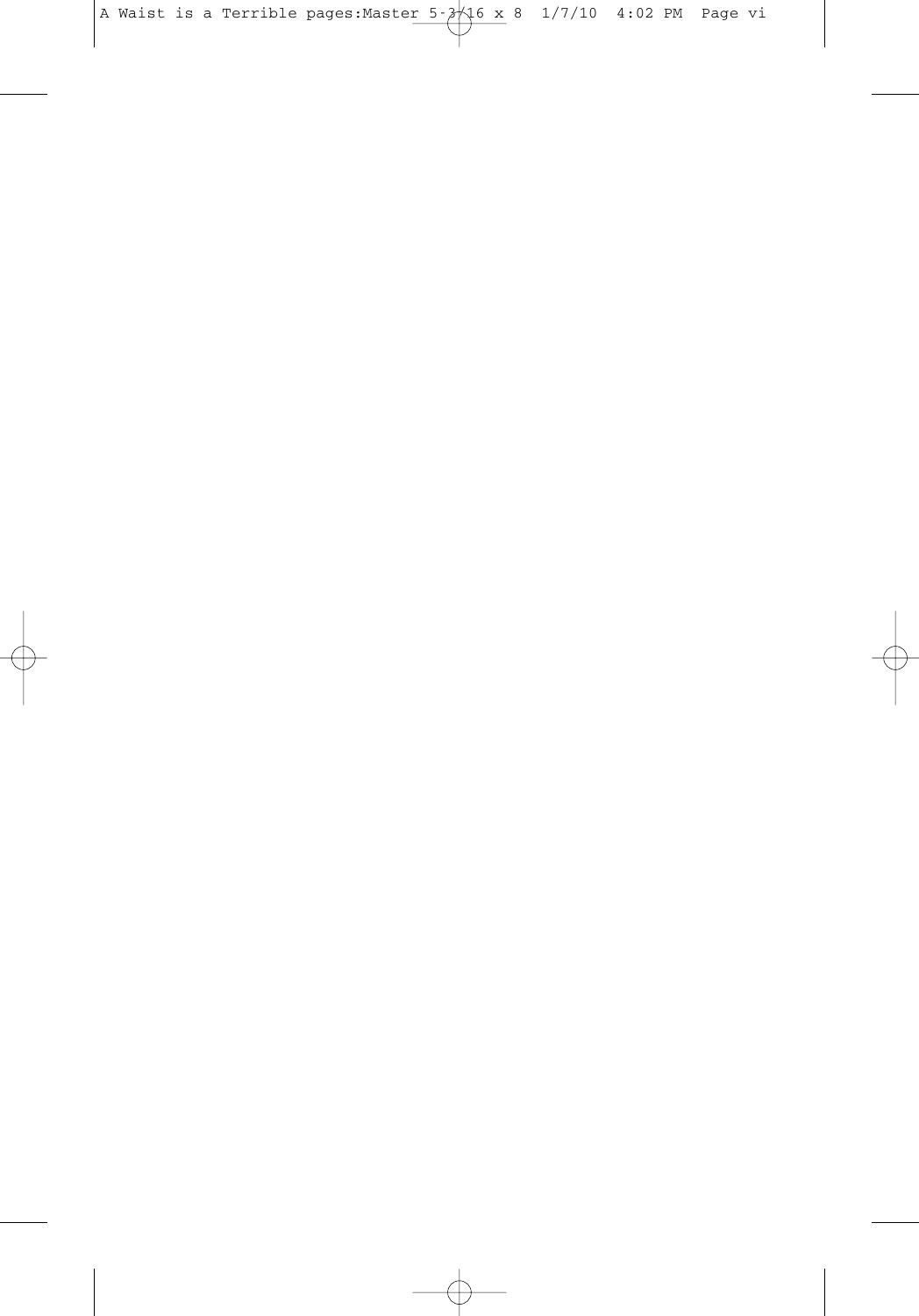## Contents

| Vhat's a Nice Girl Like Me Doing in a Size Like This? 1<br>Making peace with yo-yo dieting                                                                                            |    |
|---------------------------------------------------------------------------------------------------------------------------------------------------------------------------------------|----|
| 2 Who You Gonna Call? Rut Busters!  11<br>Making peace with getting started                                                                                                           |    |
| Money May Not Grow on Trees, but Change Can<br>Making peace with small changes                                                                                                        |    |
| 4 Ever Feel Like Raggedy Ann in a Barbie-Doll World? 31<br>Making peace with your opinion of yourself                                                                                 |    |
| Making peace with taking charge                                                                                                                                                       |    |
| 6 If We Are What We Eat, Does That Mean I'm Fast,<br>Cheap, and Easy? $\ldots \ldots \ldots \ldots \ldots \ldots \ldots \ldots \ldots \ldots \ldots \ldots$<br>Making peace with food |    |
| The Seven Habits of Women Who Know How<br>Making peace with habitual behaviors                                                                                                        |    |
| Making peace with your emotions                                                                                                                                                       |    |
| Diehard Chocoholics Only Go to Recovery Meetings<br>for the Refreshments<br>Making peace with your addictions to food                                                                 | 87 |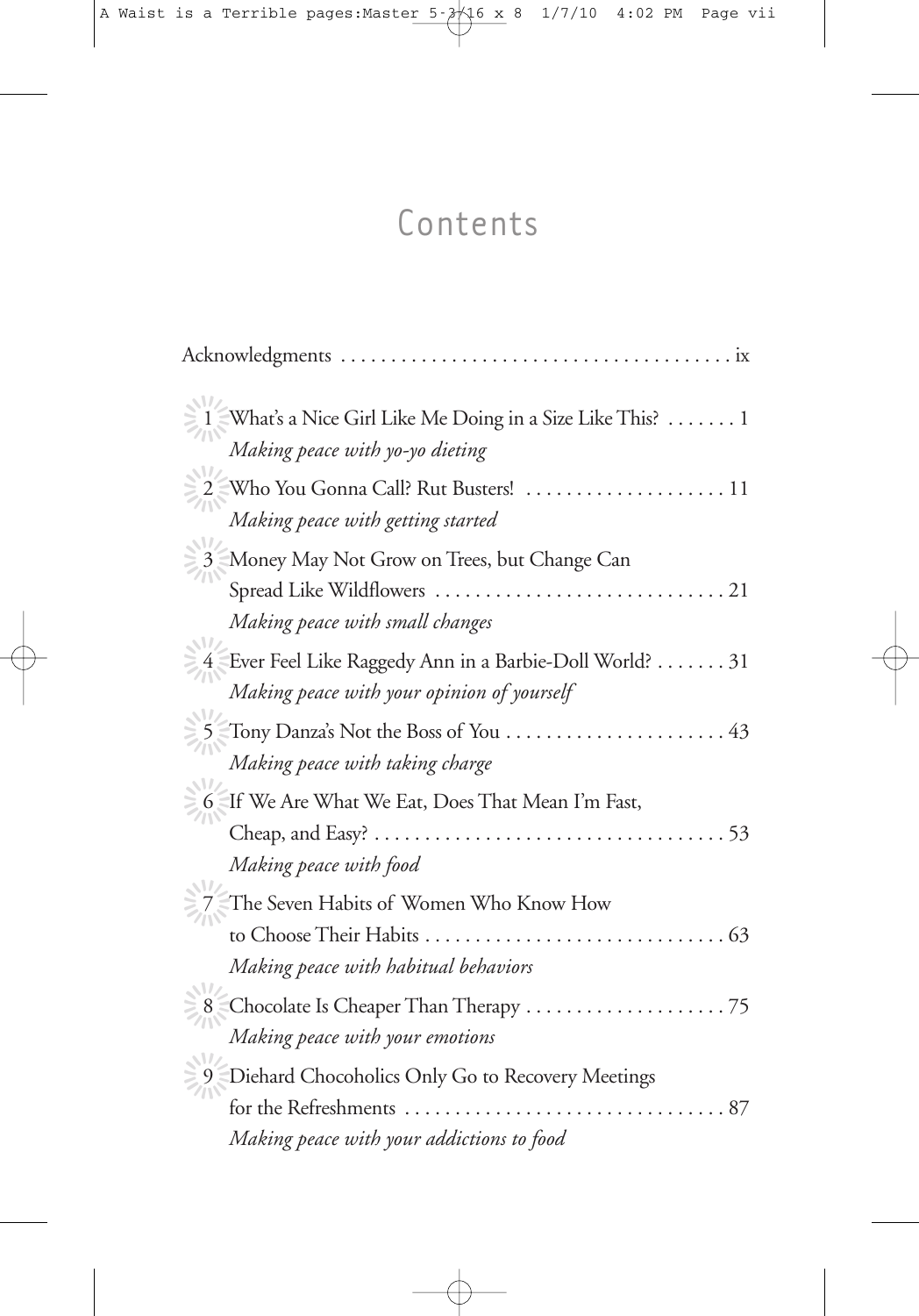| 10 If Beauty Is More Than Skin Deep, Why Don't We<br>Making peace with your idea of what is beautiful                                                                                                 |
|-------------------------------------------------------------------------------------------------------------------------------------------------------------------------------------------------------|
| 11 Burn Calories While You Sleep Without Strapping<br>Yourself to a Treadmill $\ldots \ldots \ldots \ldots \ldots \ldots \ldots \ldots \ldots \ldots \ldots 115$<br>Making peace with your metabolism |
| 12 Why Can't the Witness-Protection Program Hide Me<br>from Mother Nature and Father Time?  123<br>Making peace with your body                                                                        |
| 13 Even If You Don't Have the Body You'd Love,<br>Making peace with your life today                                                                                                                   |
| 14 If They're Not Sexy, Why Are They Called Love Handles? 149<br>Making peace with sex                                                                                                                |
| Making peace with your cravings                                                                                                                                                                       |
| 16 What Happens When Getting What You Want Isn't<br>Making peace with success                                                                                                                         |
| 17 Once Upon a Brand-New Time  179<br>Making peace with your story                                                                                                                                    |
|                                                                                                                                                                                                       |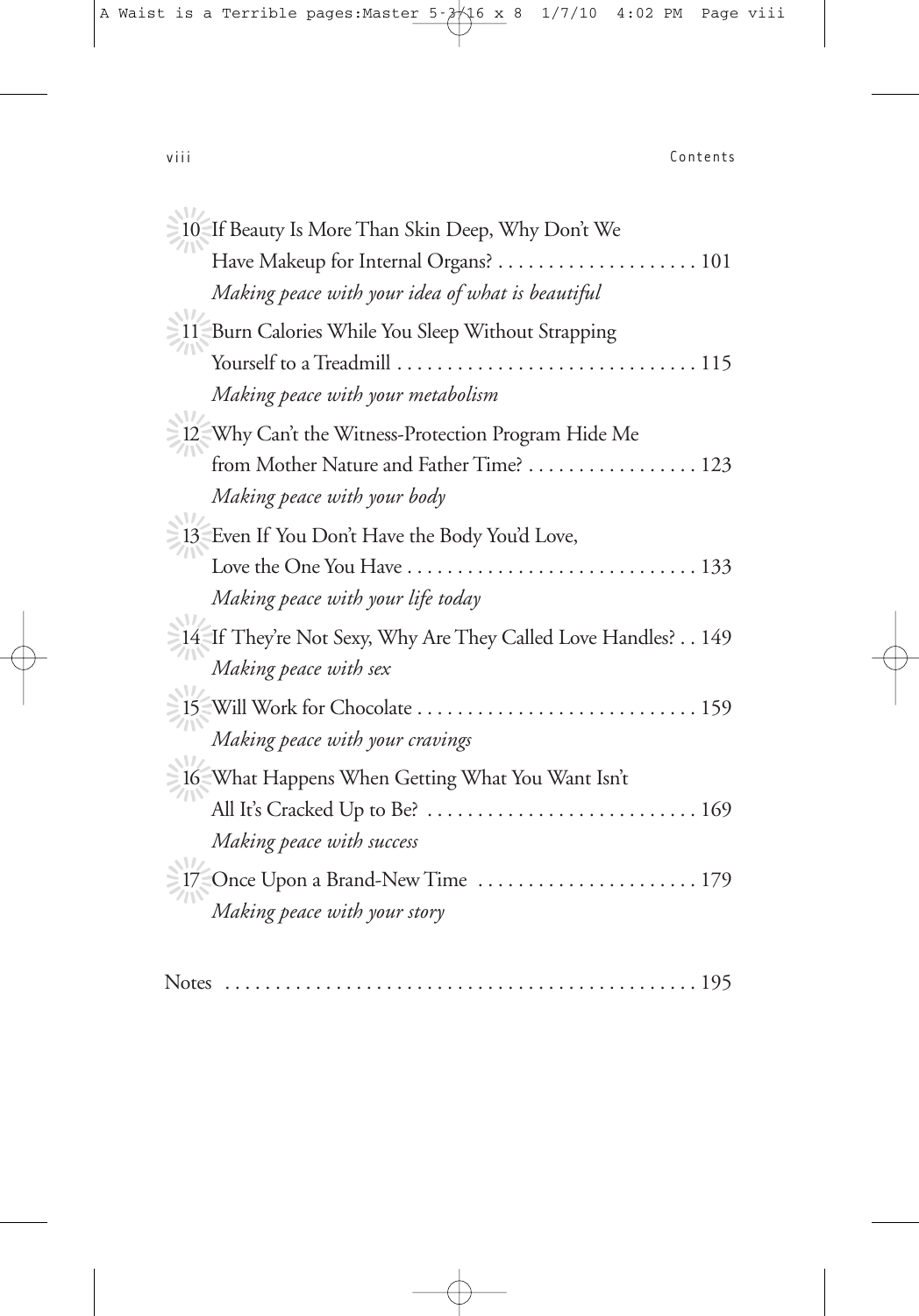### Acknowledgments

book is crafted by many hands and hearts, and I wish I had the space to list the names of everyone who has contributed to this work. I don't, of course, but here's the short list.

I simply must thank all the irritating and/or clueless folks in my life who have, wittingly and unwittingly, driven meto cookies. And ice cream. And especially chocolate. I'm not saying that seeking solace via chocolate is a good thing or even something one should try on a regular basis. But I can say that without my own struggles to make peace with my body and my emotions, this book could never have been written. At least not by me.

The people who have contributed to this project in a much more enjoyable fashion include my agent, Steve Laube, and Ron Lee, senior editor at WaterBrook Multnomah. Both of these men have proven themselves mentors, friends, and handholders extraordinaire. Kudos also to WaterBrook Multnomah production editor Laura Wright for her talents (and patience!) and to publicity manager Melissa "Pirate Wench" Sturgis and her amazing team of Elizabeth Johnson, Lynette Kittle, and Allison O'Hara.Thanks also to Joe Ramirez, a personal trainer who makes house calls, for rescuing me out of my carb coma and forcing me to "work it" in the discomfort of my own living room.

Finally, very special thanks to all the transparent and beautiful women who allowed me the profound privilege of getting to know them and sharing their stories in the pages of this book. Exploring their stories and my own—has been the stuff of transformation in my own life, and for that I am eternally grateful.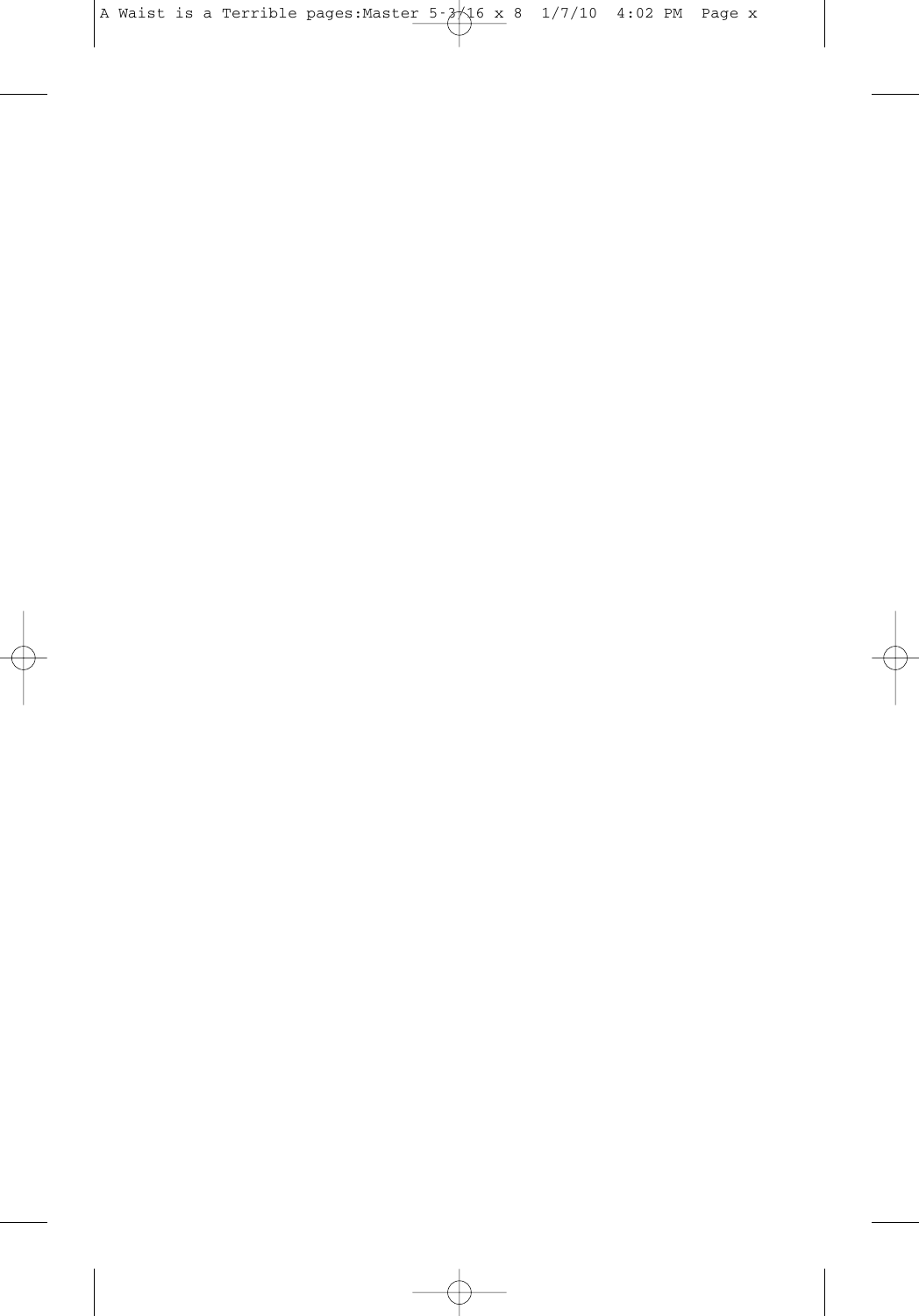$\frac{2}{3}$   $\frac{1}{3}$ 

<sup>M</sup>ak<sup>i</sup>n<sup>g</sup> <sup>p</sup><sup>e</sup>ac<sup>e</sup> <sup>w</sup>it<sup>h</sup> <sup>y</sup><sup>o</sup>-y<sup>o</sup> <sup>d</sup>i<sup>e</sup>ti<sup>n</sup><sup>g</sup>

## What's a Nice GirlLike Me Doing in a Size Like This?

kay, fine. I admit it. I'm the girl of a thousand diets. I've tried them all: Atkins, Grapefruit, Egg, Weight Watchers, Nutrisystem, Diet Center. On and on, to *ad diet nauseum*. them all: Atkins, Grapefruit, Egg, Weight Watchers, Nutrisystem, Diet Center. On and on, to *ad diet nauseum.*

Actually, the diet with which I've had the most success is the Yo-Yo Diet, also known as the Déjà Moo Diet, the diet I turn to whenever I get the feeling that I have—once again—put on weight and feel like a cow. I wish I could tell you that going on all these diets has made me svelte. Actually they have, if *svelte* stands for Still Voraciously Eating Lotsa Treats Enthusiastically.

Unfortunately, many of my friends share the same problem. Maybe they're not bouncing up and down the scale on yo-yo diets like I am, but almost every woman I know has something she would love to change about her body, her shape, or the way she looks.

Knowing this about other people brings a bit of relief. Not that I *want* my friends to suffer. (In fact, I wouldn't wish this problem on anyone,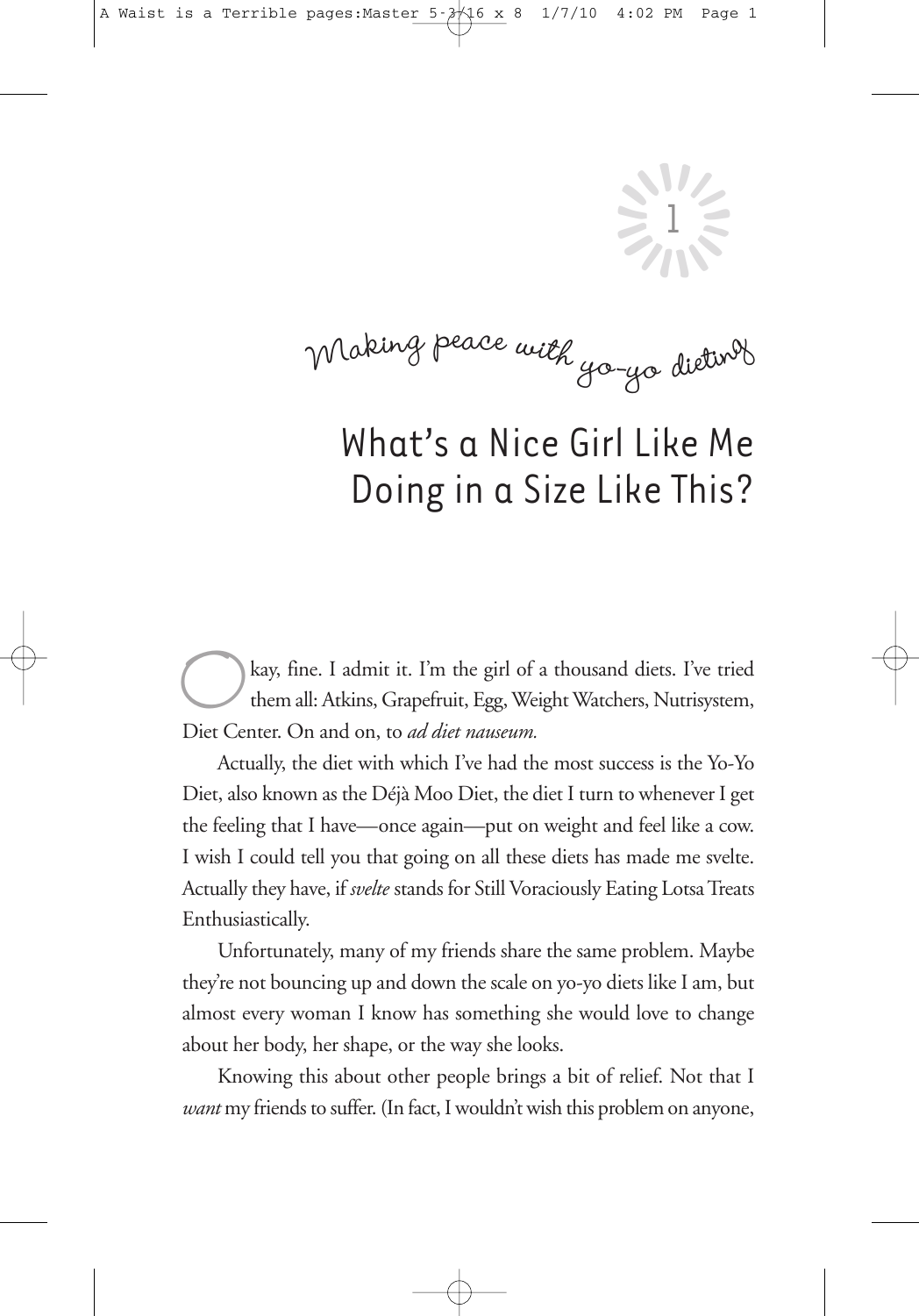not even the woman who whipped her car in front of mine and stole the first-row parking space I was about to claim in the Krispy Kreme parking lot.) But knowing that other women (and men) struggle to change their bodies—or, at the very least, struggle to change how they feel about their bodies—makes me feel a little less…well…alone.

Apparently we're all in this together. Even celebrities have this problem, which always amazes the rest of us because most celebrities have the money to hire personal chefs and personal trainers and personal fashion consultants, not to mention their own fleet of personal air-brush artists. I wouldn't be surprised if the wealthiest stars even hire personal binge doubles who wear the pounds in the relationship. Here's how it works: a movie star pigs out for a weekend and her binge double gains seven pounds. (If Dorian Gray had been raking in a movie-star salary, he would have gone this route instead of the more budget-friendly oil on canvas.)

Yet, even with *all* these resources, many Hollywood hotties do the yo-yo thing too: fat, thin, fat, thin, fat, thin. And I understand their pain. It can unnerve a girl, never knowing what size she's going to be tomorrow morning. Consider Alice, for example. Within minutes of arriving in Wonderland, she took one measly bite of cake and blew up three times her normal size. It made her so upset that she cried a literal river of tears. (I can *so* relate!) But if there was all this drama over a single bite of cake, imagine how huge and hysterical Alice would get if, like me, she were in the habit of consuming an entire party-size box of Twinkies in a single sitting.

I don't know about you, but as for me and Alice, there's not much we'd love more than getting our bodies to a size that feels healthy and good…and staying there. What about you?

• Does your closet contain more sizes than your local department store?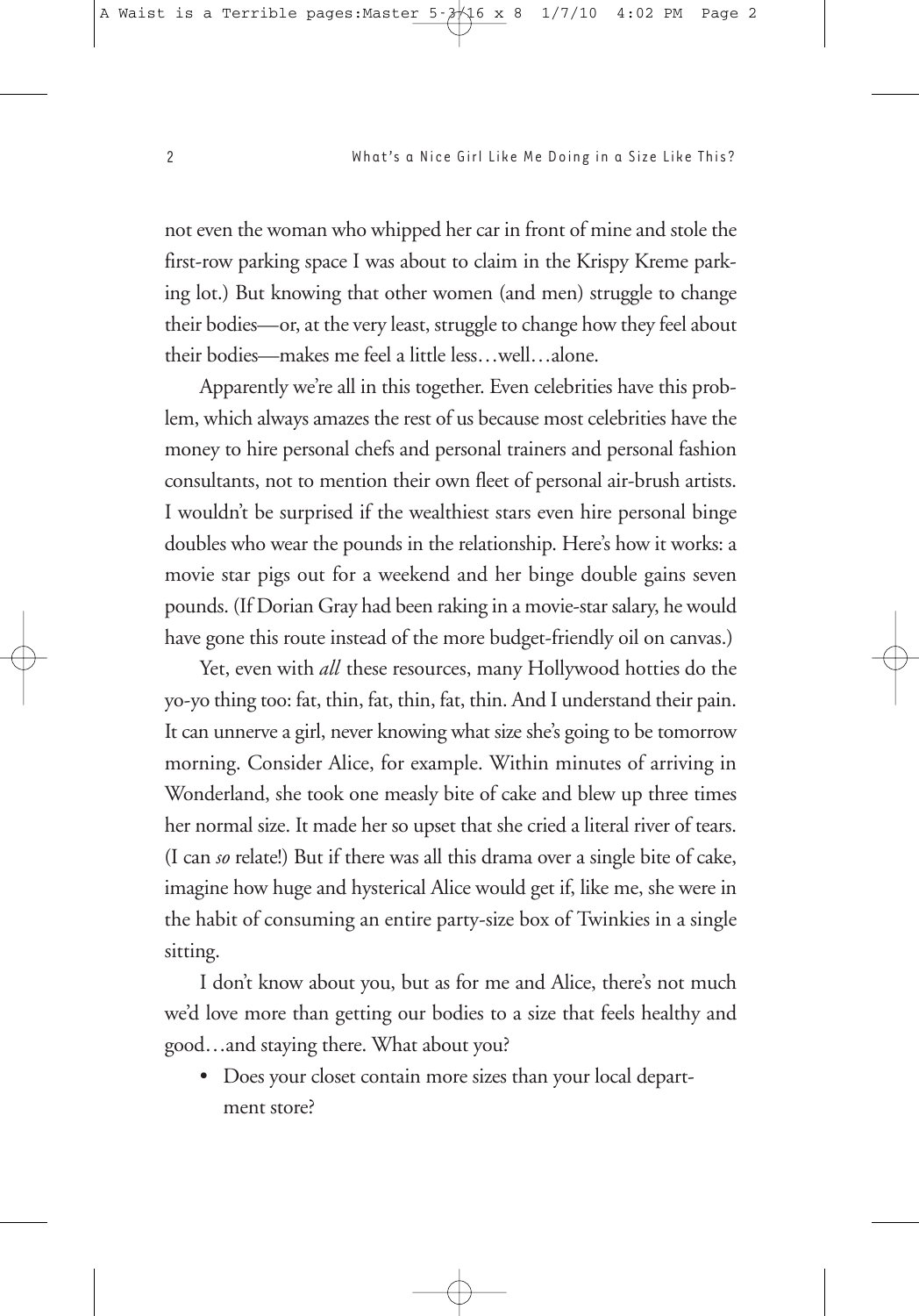- Do you change diets more often than you change the cardboard empties in your toilet-paper dispenser?
- Have you been up and down the scale more often than a beginning piano student?
- Do you long for a committed, long-term relationship with your skinny jeans instead of all these short-lived flings?
- How many different diets have *you* tried? In fact, if you added up all the pounds you've lost over and over again, would you make the cover of *The Weekly World News*? Would the headline read something like this: "Woman loses 6,811 pounds and lives to tell the story"? Don't feel bad. They ran the same story on me last month.

### **EISOPTROPHOBICS SHOULD NEVER APPLY THEIR OWN EYELINER**

I can put on weight for months, all the while pretending not to notice. As you can imagine, this requires a carefully calibrated system of justification and excusification, not to mention an active avoidance of any reality-based information that might undermine my denial. This is why, if I have a doctor's appointment and the nurse needs to update my chart, sometimes I stand on the scale with my eyes closed, humming "The Star Spangled Banner." If she insists on knowing my weight, that's her business. All I know is that I don't have a burning need to seethe numbers or hear her announce the numbers. And I certainly don't want to hear her gasp and turn toward the nurses' station while she points at me: "Hey girls! Come take a look at this! Did anyone know the digits on this scale went this high?"

Of course, if I really wanted to stay ignorant of the shape of my body,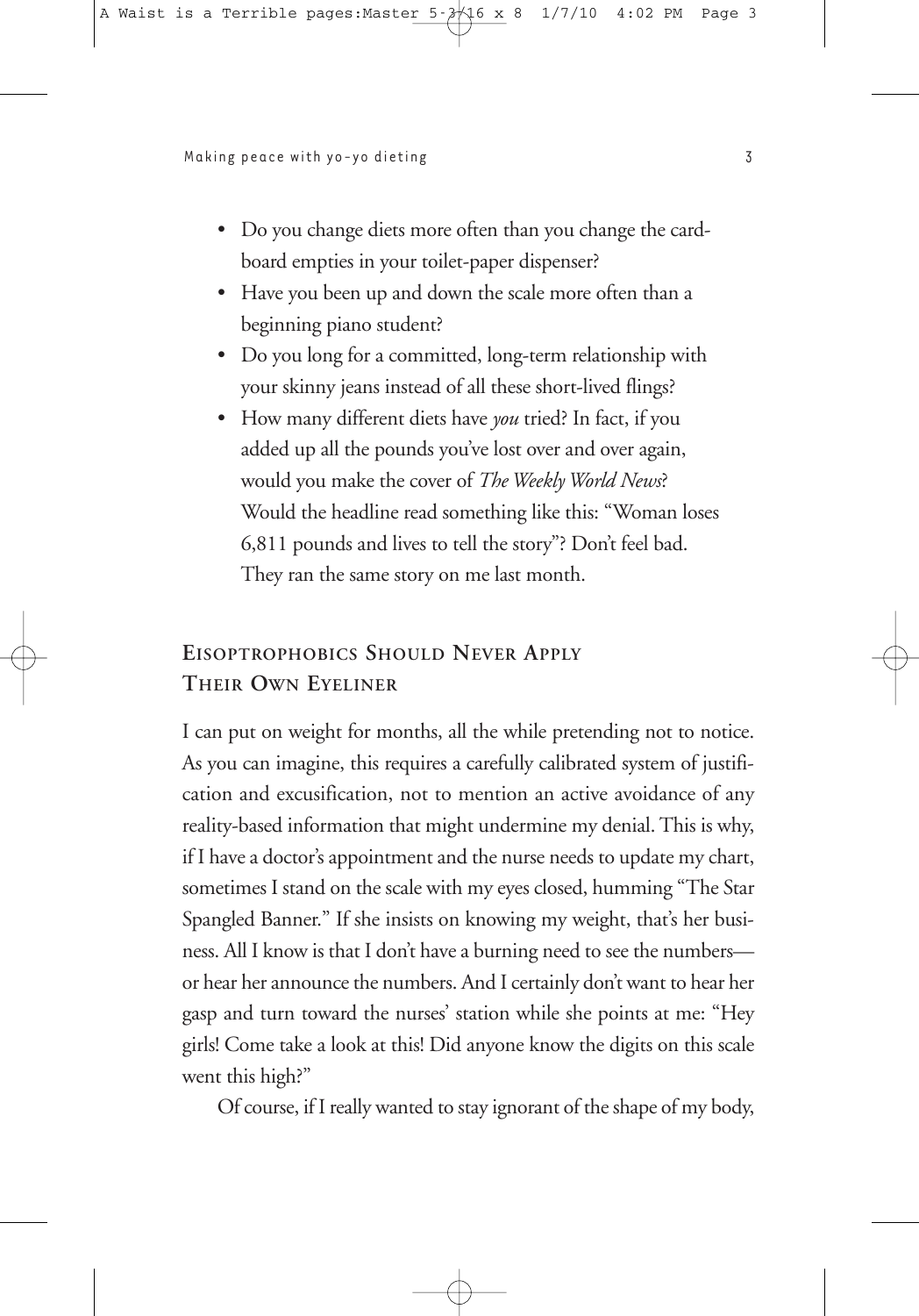I could develop eisoptrophobia, which is a fear of mirrors. Except what if I were afraid of mirrors and then lost fifty pounds and wanted to admire my new shape? Or what if I ever wanted to go to counseling and my therapist asked me to take a good look at myself and do some personal reflection?

Apparently I do not suffer from eisoptrophobia. I say this because last year I looked in the mirror and realized I was the heaviest I'd been in a long time. In fact, at 227 pounds, it dawned on me that I'd broken one of the first commandments of weight management, which is: "Thou shalt not weigh more than thy refrigerator." (You think I'm joking? My make and model of fridge weighs 187 pounds. I looked it up.)

I don't know why my weight came as a surprise to me. After all, I'd not only been feeling fat and tired, but sad and hopeless too. You see, every time I lose weight, I feel great about my body and my life, while every time I gain it back, I feel angst and shame. And since my angst and shame had skyrocketed, it shouldn't have come as a surprise that the numbers on my scale had done the same thing.

So I did what I always do when this happens, I started a new diet. At the time, this always seems like a good idea. And it probably would be a good idea if dieting didn't require the mastery of a particular substance that may seem simple, but in reality is about as simple as brain surgery or programming the TiVo.

That substance, of course, is food.

### **SO MANY DIETS, SO LITTLE FOCUS**

I don't know what your relationship with food is like, but to me, food always feels really complicated.

I know it's supposed to be simple. Something to do with fueling our bodies. I hear it's supposed to work like this: feel hungry, eat nutrients, get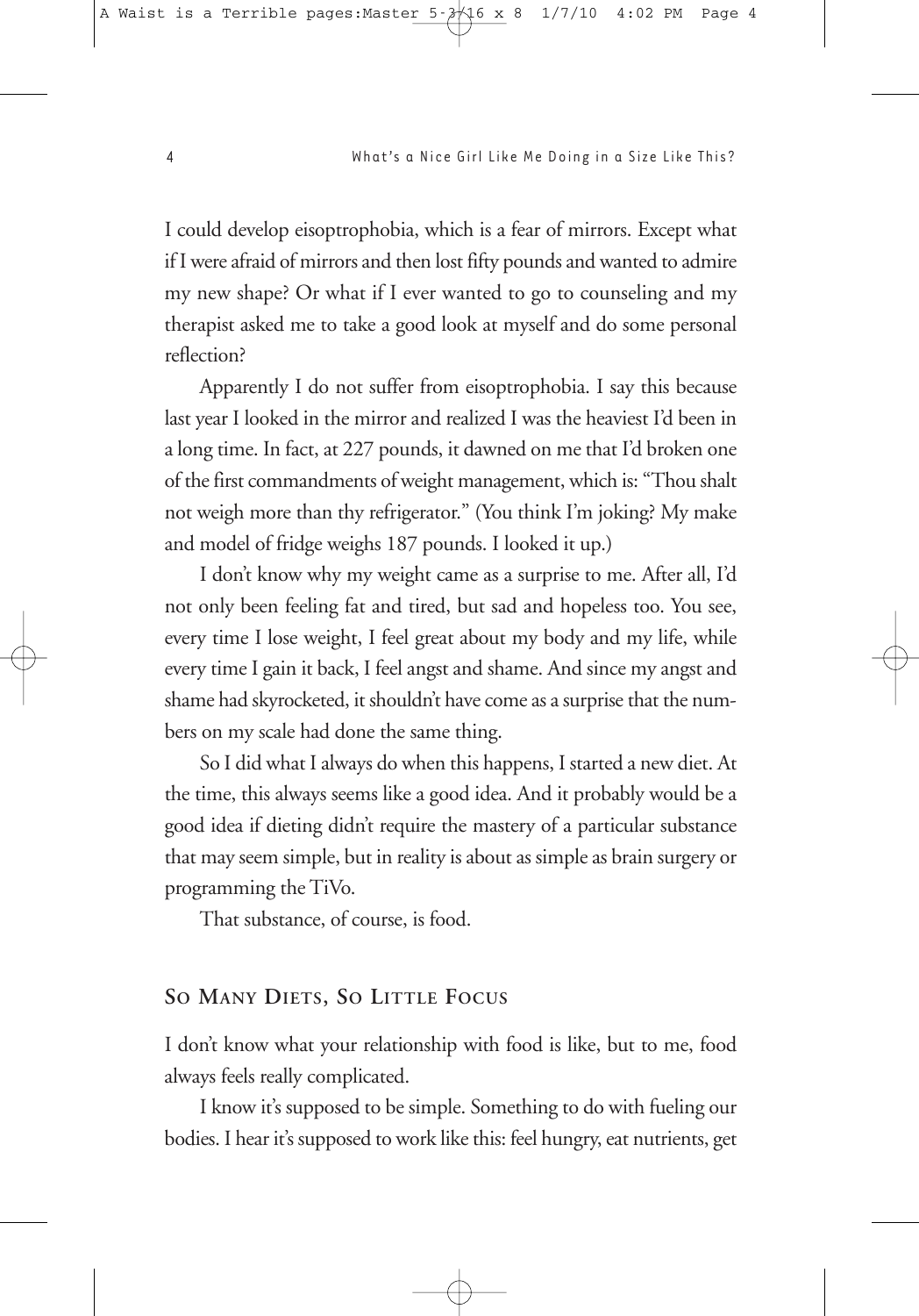energy, move around, feel hungry again, eat more nutrients. In fact, it's kind of like what we do with our cars: fill up and drive. Fill up and drive. Fill up and drive. Food is supposed to work like that, except it tastes better than gas and doesn't make us complain about the price at the pumps.

To me, food has always seemed more complex than that.Take breakfast, for example. The remarkably simple question "Gee, what should I have for breakfast?" can turn into the kind of conundrum that would reduce Ernö Rubik to tears. Indeed, last year when I decided to start a new diet, I headed into the kitchen for breakfast, opened the fridge, and true to form—felt a surge of panic. Here is a random sampling of the thoughts that went ping-ponging around my brain as I studied the contents of my General Electric:

*Hmm…what kind of diet should I start? Maybe a low-carb diet? If so, for breakfast I could eat a three-cheese omelet and a half pound of bacon.*

*Then again, I could always make it a low-glycemic-index day and start off with oatmeal and a piece of rye toast.*

*Or maybe I should nix food altogether and stick with diet drinks all day. Come to think of it, that egg diet worked well for me once, although nine hard-boiled eggs in one day can get a little tedious.*

*Of course, I could alwaysgrab one of the Nutrisystem breakfasts I bought off that woman on Craigslist.*

*No, wait! I still have some of that grasslike substance from last year's colon-cleanse program. All I have to do is mix it with apple juice to create a nutrient- and fiber-rich cocktail that tastes like it was scraped off the bottom of my lawnmower.*

With these thoughts swimming around in my brain like Goldfish crackers, it's no wonder I felt confused and decided to do the only thing that made any sense at the moment: I fasted.

When you can't figure out what to eat, don't eat anything. I do this a lot. It works beautifully for me until about two in the afternoon, when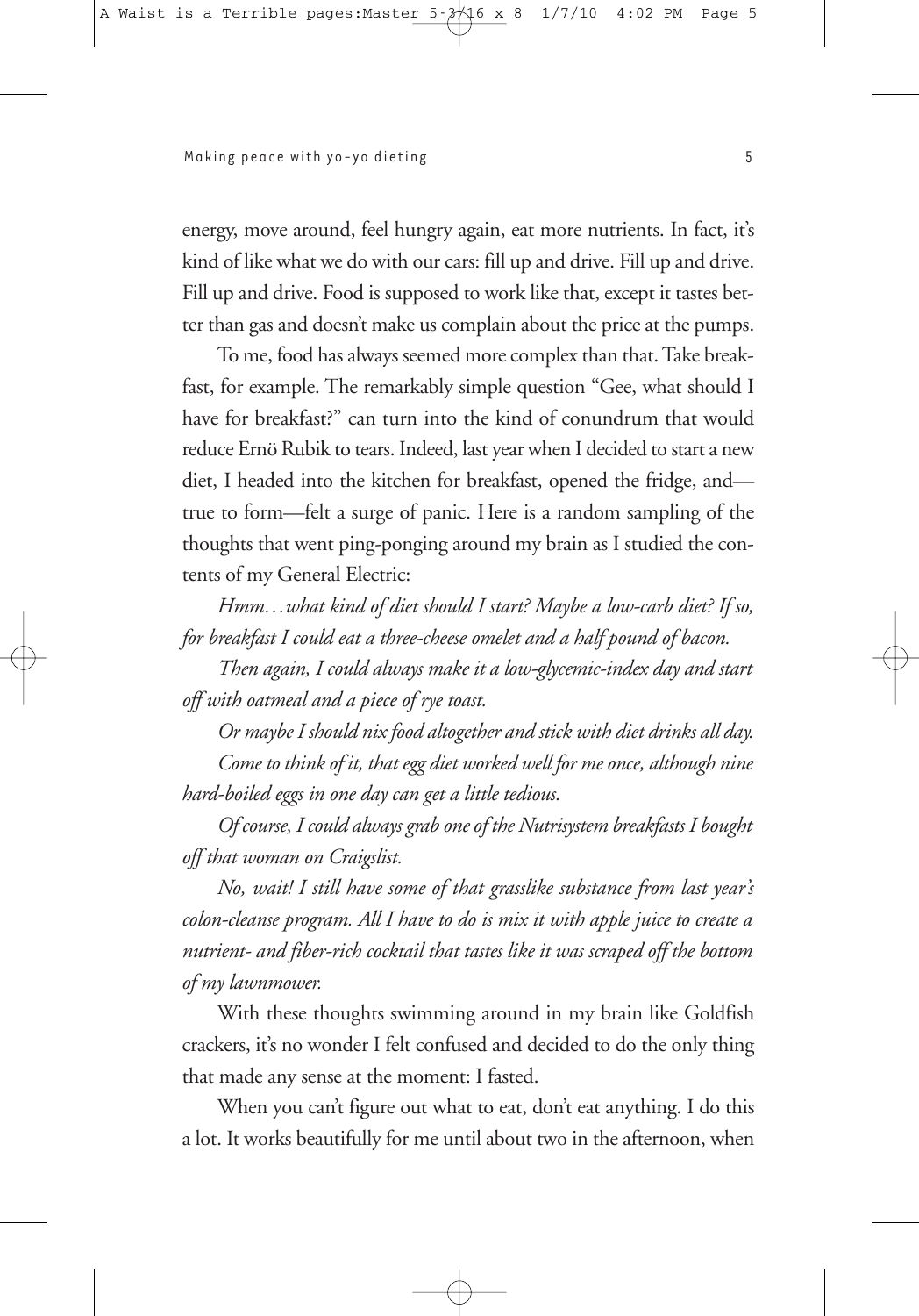I become so famished I scarf down a pound of bacon, four Nutrisystems, a Tupperware storage container full of leftover mac and cheese, a couple of bowls of Rice Krispies, and half a pan of brownies eaten with a spoon that I dip repeatedly in peanut butter. Which explains why—whenever I decide to get control of my body and my life—it usually only takes about seven hours to feel fatter and more discouraged than ever.

But last year, as I stared into my refrigerator and pondered a new diet, something clicked. If I were going to kick this thing once and for all, I needed a new approach. Something I'd never tried before.

It's not like I don't already know how to lose weight, what with losing the same forty to sixty pounds over and over and over. But I realized there were apparently some things I didn't know, because I'd been fighting the same battle again and again. I was not only exhausted from the fray, I was disillusioned with the chaos that characterized just about all my experiences with my body and with food.

And that's when I came to a life-changing conclusion: I didn't need to figure out how to lose forty pounds. What I really needed was to figure out how to make peace with my body once and for all.

#### **THE ODDS AREN'T EXACTLY IN OUR FAVOR**

The more I've thought about it, the more I've realized how unpeaceful this part of my life has been. In fact, I struggle with angst and confusion in a lot of areas as a result of how I manage food, manage my body, and manage my emotions about my body.

For example, just when I get my willpower working for me and I'm eating healthier meals, I get stressed, and my taste buds start screaming for junk food. Shortly after I get my taste buds under control, my schedule gets crowded, and I stop going to the gym. By the time my schedule clears up, I've gotten discouraged over some relationship in my life, and I've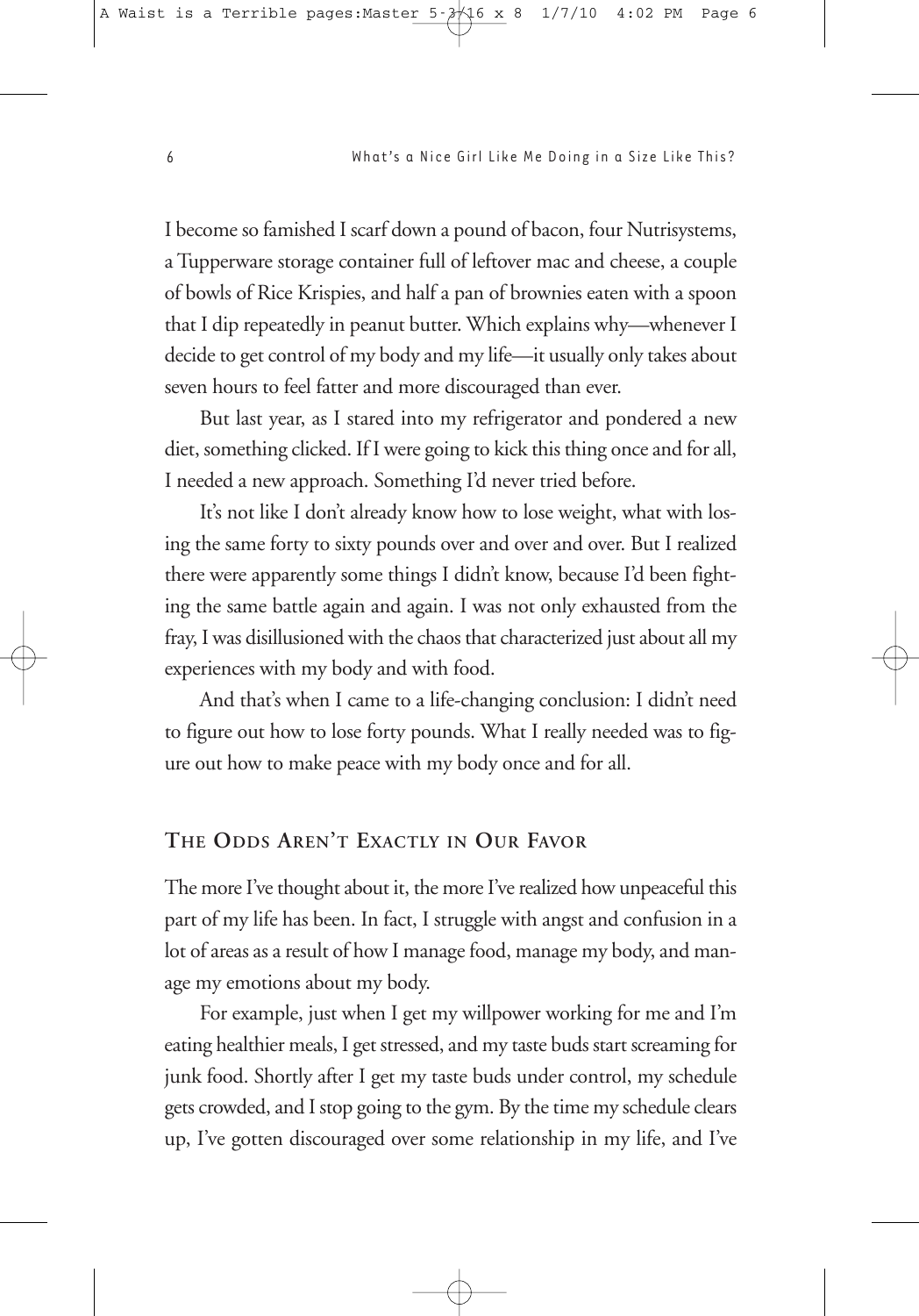turned to the mac and cheese. Just about the time I'm over that little setback, summer has arrived, and the thought of donning short sleeves or a swimsuit is enough to send me into therapy.

And I'm not alone.Women everywhere agree: when it comes to managing our waistlines (or our emotions about our waistlines), the struggle can feel endless. Have you ever stopped to think about all the factors that work against us? Whether we're struggling to reshape our bodies or feel good about our bodies just as they are, you and I face opposition, temptation, or distraction in almost every area of our lives.

For starters, our cravings work against us, sending us foraging for Ding Dongs and Little Debbies.

Our busy schedules keep us from going to the gym and send us instead to the drive-through lane of the nearest fast-food restaurant.

Our society's obsession with just oneshape(skinny) makes us feel fat even if we're not.

Entire industries conspire against us, enticing us with fatty foods and sumo-wrestler quantities, not to mention growth hormones that create plumper cattle but also make the people who eat them—pardon the pun—beefier as well.

Emotional wounds and relationship ghosts can work against us, too, prompting us to try to protect ourselves from future hurt by piling on the weight. (Somehow, we believe the extra weight keeps potential heartaches at bay.)

Our lifestyles work against us, keeping us comfortably inactive and sweat free. And I haven't even mentioned age and gravity!

Finally, you and I war against ourselves, giving in to deceptive thinking and self-defeating beliefs.

With all this stuff conspiring to make us fat or make us think we're fat, is it any wonder our efforts to feel good about our bodies seem to go largely unrewarded?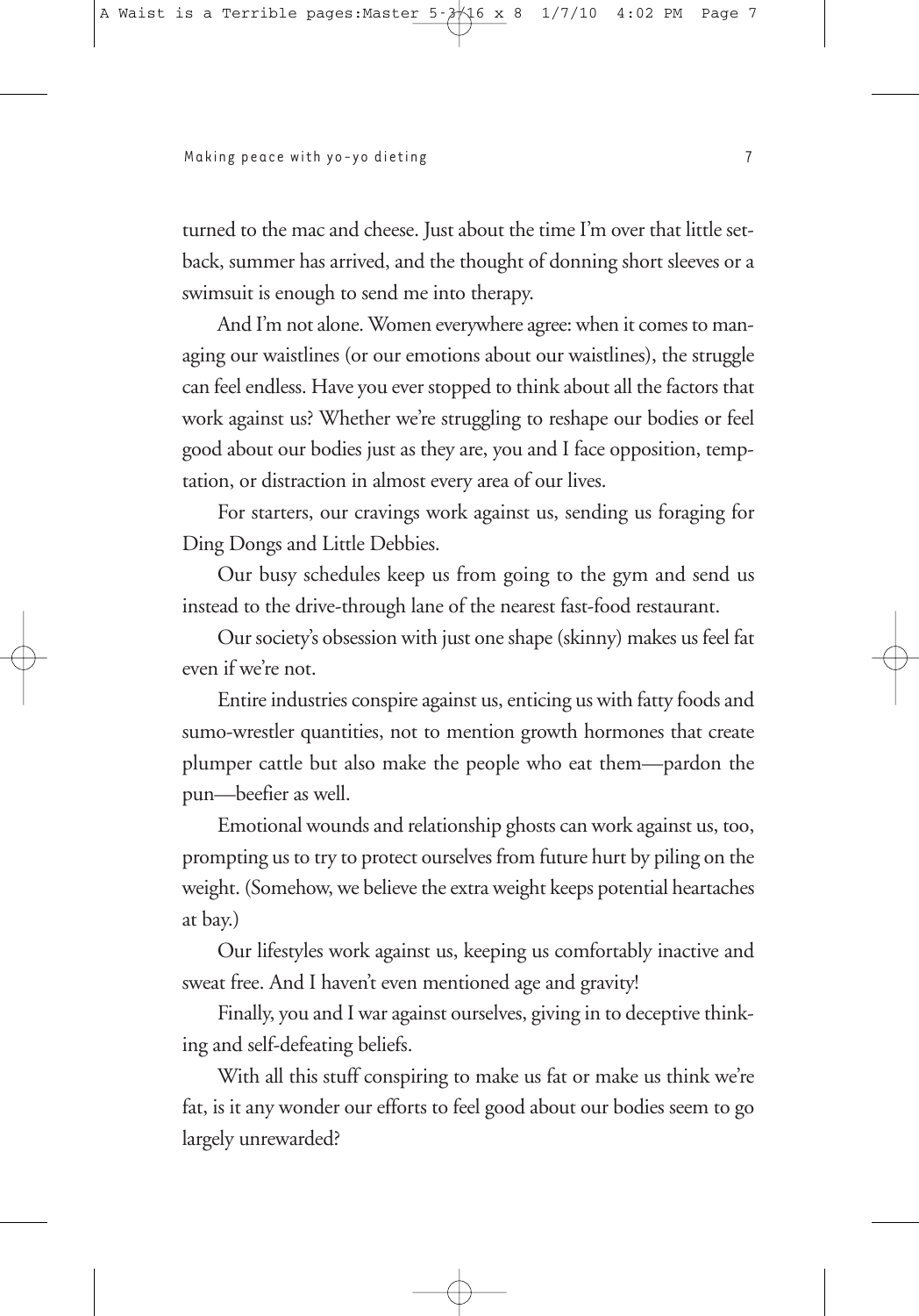**GET A NEW BODITUDE**

Making peace with our bodies doesn't mean achieving a magic number on the scale. It does mean having the energy we need to live the lives we desire. It means feeling confident about the way we look. It means getting our cravings, schedules, and beliefs working *for* us instead of against us. It means (gasp!) making love with the lights on and loving every minute of it.

So how do we begin?

#### **Questions for Personal Reflection or Group Discussion**

• Do you like your body? Why or why not?

• Think about the other areas of your life that are affected by the way you feel about your body. (For example, your relationships with men, friendships with women, how confident you feel in your career, how active you are with your kids, how much stress you feel at the start of the day, how happy or content you are in general.)